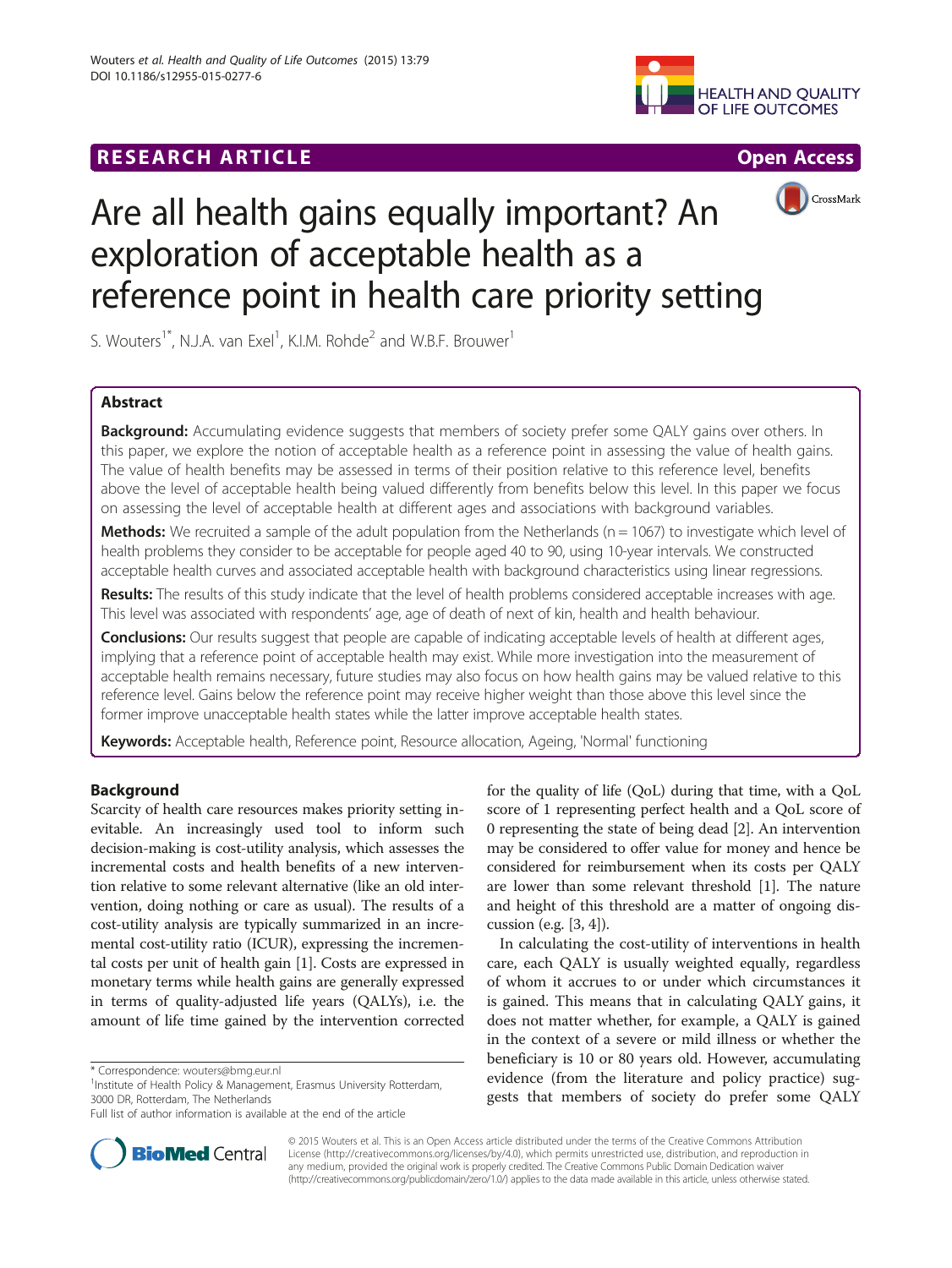gains over others. Disease and patient characteristics such as the severity of the treated illness and the age of the beneficiaries have been found to be important in the valuation of health gains [\[5](#page-9-0)–[7\]](#page-9-0). This means that priority setting based on QALY maximization is unlikely to reflect societal preferences for the just distribution of health and health care, and that weighting QALYs according to particular equity principles may improve the societal support for health care decisions.

Two prominent equity principles that may justify and guide the process of empirically deriving such equity weights are the fair innings principle [\[8](#page-9-0)] and the severity of illness argument [[9](#page-9-0)–[11\]](#page-9-0). Fair inning aims to promote equality in lifetime health, assigning higher priority to people who have not had their 'fair share' of lifetime health than to people who have, and therefore live on 'borrowed time'. The severity argument aims to promote equality in people's prospective health, therefore assigning higher priority to those people whose health status or expectations are worse [[7\]](#page-9-0).

Notwithstanding the increasing focus on equity considerations, an underexplored element for QALY weighting relates to the notion of acceptability of imperfect health states. Brouwer et al. [\[12](#page-9-0)] suggested and empirically tested the notion of acceptable health states in relation to age. They argued that some health problems may be considered a normal part of ageing, hence making them acceptable beyond a certain age. For example, we may be inclined to view impairment in mobility (e.g. being unable to walk long distances) to be unacceptable for the average 20-year old person, while we may consider this to be quite acceptable for the average 90-year old person. In their study, Brouwer et al. [\[12](#page-9-0)] indeed found that people considered an increasing number and level of health problems acceptable as age progresses. Likewise, Stolk et al. [[13](#page-9-0)] argue that one of the reasons for resistance against the funding of Viagra in The Netherlands was that it was considered as 'unnecessary luxury care', because erectile dysfunction was seen as a normal and acceptable consequence of ageing.

Such reasoning implies that some imperfect but still acceptable health state is used as a reference point [[14](#page-9-0)] in assessing the necessity of treatment or the value of health gains. Taking such a reference point implies that health gains that accrue to people whose health is below the reference point, and thus given their age are in 'unacceptable health states', will carry more weight than equally sized gains accruing to people who are already above this reference point. This differs from the conventional way of dealing with QALY gains, in which all deviations from perfect health are seen as losses and are weighted equally.

The notion of acceptability carries elements of both the severity of illness and the fair innings arguments.

gains lower on the QoL scale carry more weight than those high on the scale. Hence, treatments for more severe diseases will get higher priority than those aimed at milder diseases. The acceptability argument refines this argument by stating that gains above a specific reference point of acceptability receive less priority than those below this reference point. Health gains may accordingly be assigned different social values. In line with the fair innings argument, the reference levels of acceptable health may be age dependent. This means that acceptable deviations from perfect health may be larger for older than for younger people. A difference with the fair innings argument is that this age-dependent reference point may be independent from health achievements in the past and solely focus on peoples' health at a specific point in time.

In allocation decisions the notion of acceptable health states can lead to a change in the value that health gains receive. A first step in operationalising the notion of acceptable health as a reference point is to investigate whether people indeed consider some imperfect health states to be acceptable and whether this depends on age. This paper focuses on that question by investigating the acceptability of imperfect health states for people aged 40 to 90 in a representative sample of the population between the ages of 18 and 65 from the Netherlands. In addition, respondents were asked what they considered to be an acceptable age of death, which allowed us to estimate the acceptable amount of lifetime QALYs after the age of 40 years. This could be seen as a specific operationalisation of 'fair innings' for lifetime health achievement. Furthermore, we investigated which sociodemographic characteristics are associated with the elicited acceptability levels, as well as respondents' own health and health behaviour and the age of death of their next of kin.

## Methods

In order to investigate whether certain imperfect health states are considered acceptable, a professional sampling agency recruited 1067 respondents between the ages of 18 and 65. Invitations to complete a web-based questionnaire were sent out to members of the recruitment agency's panel. Members of this panel had previously signed up to participate in surveys and experiments, and by accepting the invitation to participate in this survey provided consent to the use of their response for the purposes of this study. Strategic sampling was used to obtain a sample representative for the Dutch general public between the ages of 18 and 65 in terms of age, gender and education level. The data collection was part of a larger research project exploring people's expectations of length and quality of life.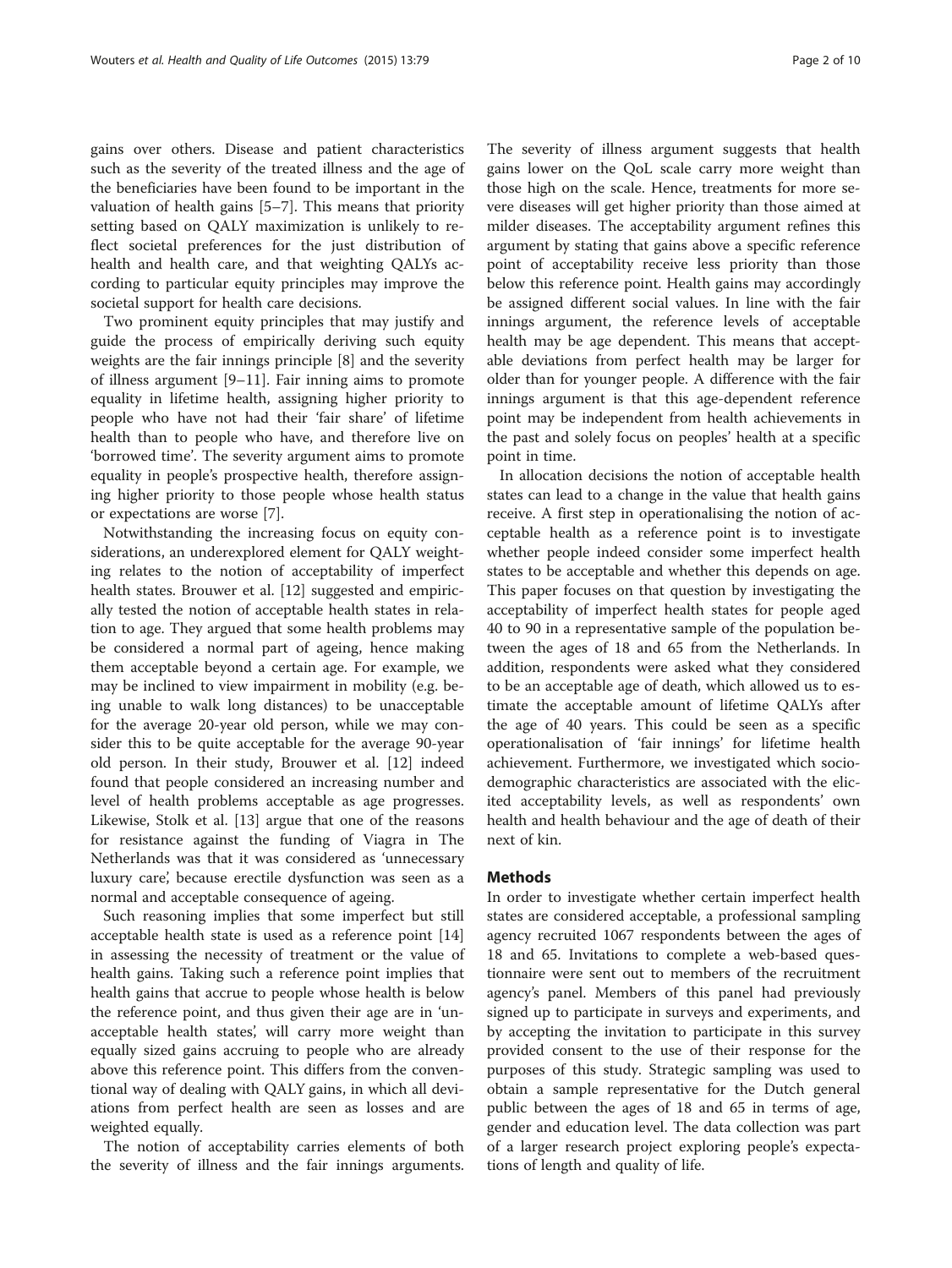In the questionnaire, respondents were asked to indicate which level of health problems they considered to be acceptable from the ages 40, 50, 60, 70, 80 and 90 years onwards. They were also asked what they considered to be an acceptable age of death. In addition, the questionnaire included questions regarding respondents' socio-demographic characteristics, their current health status, their health lifestyle in terms of exercise, nutrition, smoking and alcohol intake, and the age of death of their next of kin (i.e., their parents, grandparents, aunts and uncles, and other family members).

Similar to Brouwer et al. [\[12](#page-9-0)], the health problems that respondents evaluated in terms of their acceptability were described using the EQ-5D-3L descriptive system [[15\]](#page-9-0). The EQ-5D-3L describes health states using five domains (i.e. mobility, self-care, usual activities, pain/discomforts and anxiety/depression) and distinguishes three levels within each domain (i.e. no problems, some problems and severe problems). Different combinations of these three levels in the five domains allow the EQ-5D-3L to describe 243 distinct health states. These are often labeled using a 5 digit code like 11233, which refers to a health state with no problems with mobility and selfcare (i.e. level 1 on domains 1 and 2), some problems with usual activities (i.e. level 2 on domain 3) and severe pain/discomfort and anxiety/depression (i.e. level 3 on domains 4 and 5). Health-related quality of life scores can be computed for each health state using validated Dutch EQ-5D-3L utility tariffs [[16, 17](#page-9-0)]. The utility scores take values between 1 for perfect health and 0 for dead, while health states considered worse than dead receive a negative utility score.

In this study, respondents were asked to indicate in each of the EQ-5D-3L domains from which age onwards they considered the levels 'some problems' and 'severe problems' acceptable (see [Appendix\)](#page-8-0). Acceptable levels of health were computed for the ages 40 to 90 by combining the answers that respondents gave in each separate domain. These scores were then used to construct an acceptable health curve  $(AHC_{AGGREGATE})$ , defined by the sample average acceptable quality of life score at each age.

Combining the separate domain-specific responses in this way had the advantage that it allowed us to analyse the acceptability of each of the 243 health states described by the EQ-5D-3L, but had the disadvantage that it may have overestimated the acceptability of health states. Since respondents evaluated health problems in each domain in isolation, they may not have taken simultaneous health problems in other domains into account. For example, some problems with mobility or with self-care may be considered acceptable at the age of 60 when evaluated in isolation, but health state 22111 may nonetheless be considered unacceptable at that age.

Therefore, we constructed a more conservative acceptable health curve ( $AHC_{WORST}$ ), based only on the worst health problem in any 1 of the 5 domains considered to be acceptable at the different ages. For instance, in case health state 32211 was acceptable at the age of 70 based on a respondent's separate answers per health domain,  $AHC_{AGGREGATE}$  was calculated based on the health state 32211 (i.e., assuming that the combination of all problems would be acceptable). However, in calculating AHC<sub>WORST</sub> we assumed that combinations would not be acceptable, so that severe problems with mobility (i.e. health state 31111) would be the lowest acceptable health state (Note: the most severe problem was determined by the utility score of each level in each domain, based on Lamers et al. [[16, 17\]](#page-9-0), not by the level itself ).

In addition to the questions described above, respondents were presented with three specific health profiles (i.e. 21211, 22221 and 33312) and were asked to indicate from which age onwards they considered each of these health states to be acceptable. Based on Lamers et al. [\[16](#page-9-0), [17](#page-9-0)], the utility values of these health profiles were 0.86, 0.69 and 0.20, respectively. We constructed a (partial) acceptable health curve,  $AHC_{PROFILES}$ , based on the mean ages at which these QoL scores were considered acceptable, if considered acceptable at all. Respondents who indicated that complete health profiles were never acceptable were excluded from the means because these profiles were not considered to be acceptable at any age in the specified age range. Using ttests, the mean ages at which the complete health profiles were considered acceptable were compared with an approximation of the ages at which they would be considered acceptable deduced from AHCAGGREGATE and  $AHC_{WORST}$ .

The area under the curve (AUC) was estimated for  $AHC_{AGGREGATE}$  and  $AHC_{WORST}$  as a proxy for the acceptable total amount of lifetime QALYs after the age of 40. The AUC was approximated using a Riemann integral, dividing the area into 6 rectangular areas at the age intervals [40; 45], [45; 55], [55; 65], [65; 75], [75; 85] and [85; 90]. The surface of each area was calculated as the width of an age interval multiplied by the mean acceptable quality of life score in that interval (for example, the width of 10 years in the interval 45 to 55 multiplied by the mean acceptable QoL at age 50). For the interval [40; 45] the mean QoL score at the age of 40 was used and for the interval [85; 90] the mean QoL at the age of 90 was used. Both the AHCAGGREGATE and  $\text{AHC}_{\text{WORST}}$  curves started at the age of 40. The end points of  $AHC_{AGGREGATE}$  and  $AHC_{WORST}$  were defined by the reported acceptable age of death, meaning that  $AHC_{AGGREGATE}$  and  $AHC_{WORST}$  were cut off at the acceptable age of death when it was lower than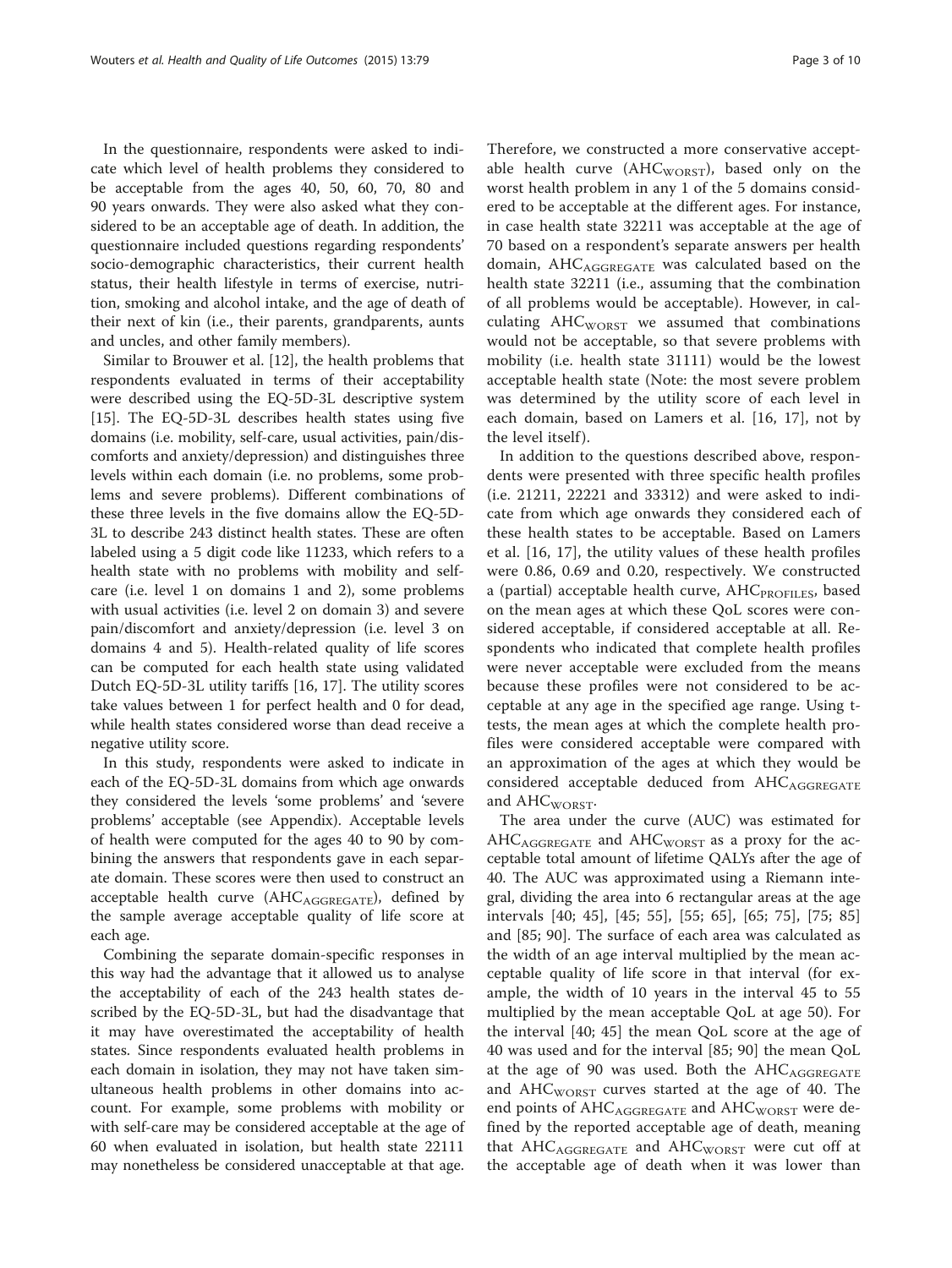90 years and linearly extrapolated up to that age when it was higher than 90 years.

Linear regressions of the AUC estimation of AHC  $_{AG}$ GREGATE on respondents' characteristics were conducted in order to identify characteristics that may be associated with respondents' perception of acceptable health. Variables for age, gender, income level, employment and having children were included in a basic model, which was then extended with variables for own health, health related lifestyle and age of death of next of kin. Health variables were having (had) a severe disorder or chronic illness. Health related lifestyle variables were dummy variables for regular exercise and therefore meeting the Dutch norm for healthy physical activity [\[18\]](#page-9-0), having a healthy diet (i.e. varied, not too much, not too fat, including fruits and vegetables for at least 6 days per week) and dummies for smoking and alcohol intake (on average, drinking alcohol at least 1 day per week). In addition, the complete model was also estimated separately with mean acceptable quality of life (i.e. mean of reported acceptable quality of life scores at the ages of 40 to 90) and acceptable length of life (i.e. the reported acceptable age of death) as dependent variables. Stata12 was used for all analyses.

# Results

Table 1 presents the study sample characteristics. Respondents were 43 years of age on average and 58 % was older than 40 years. The majority had a medium or high education level, and 53 % was employed or selfemployed. Respondents reported to be in relatively good health with a quality of life of 0.85, but nonetheless about one third reported to have (had) either a chronic illness or a severe disorder, or both. For the majority of the respondents (53.7 %), the age of death of their next of kin fell in the range of 75 to 85 years. Our data was sampled on representativeness for the Dutch general public between the ages of 18 and 65 in terms of age, gender and education level. Comparison with population norms for the general public in the Netherlands (see Table 1) indicates that our respondents are slightly older and more highly educated, but overall can be considered reasonably representative for this population.

Table [2](#page-4-0) indicates that, in general, all levels of health problems were considered increasingly acceptable with progressing age. Only few respondents (≤13.8 %) considered mild problems in any domain of health to be acceptable below the age of 60. However, the majority of respondents considered mild problems in the domains mobility, usual activities and pain/discomfort acceptable from the age of 70 onwards, mild problems in the domain self-care acceptable from the age of 80 onwards and mild

| Variable                                | Level                                    | Sample<br>statistic | General public<br>in age category<br>$18 - 65^a$ |  |
|-----------------------------------------|------------------------------------------|---------------------|--------------------------------------------------|--|
| Age (mean, S.E.)                        |                                          | 43.2<br>(0.42)      | 42.0                                             |  |
| Gender (% female)                       |                                          | 49.8                | 49.8                                             |  |
| Education level (%)                     | Low (LO, LBO, MAO)                       | 27.1                | 31.0                                             |  |
|                                         | Medium (MBO,<br>HAO                      | 42.0                | 40.3                                             |  |
|                                         | High (HBO, WO)                           | 30.9                | 27.8                                             |  |
| Daily activity (%)                      | Employed/Self-<br>employed               | 53.1                |                                                  |  |
|                                         | Unemployed/<br>student/retired/<br>other | 46.9                |                                                  |  |
| Household income,<br>net per month (%)  | Low<br>(up to 1499 euro)                 | 30.0                |                                                  |  |
|                                         | Medium<br>$(1500 - 2999$ euro)           | 47.3                |                                                  |  |
|                                         | High<br>(3000 euro or more)              | 22.7                |                                                  |  |
| Marital status (%)                      | Married/Living<br>together               | 64.3                |                                                  |  |
|                                         | Other                                    | 35.7                |                                                  |  |
| Children (%)                            | No                                       | 39.8                |                                                  |  |
|                                         | Yes                                      | 60.2                |                                                  |  |
| Health                                  | EQ-5D-3L (mean,<br>S.E.                  | 0.85<br>(0.01)      |                                                  |  |
|                                         | Chronic illness (%)                      | 36.6                |                                                  |  |
|                                         | Severe disorder (%)                      | 28.2                |                                                  |  |
| Lifestyle (%)                           | Regular exercise                         | 50.9                |                                                  |  |
|                                         | Healthy diet                             | 47.6                |                                                  |  |
|                                         | Smoking                                  | 39.5                |                                                  |  |
|                                         | Alcohol intake                           | 64.0                |                                                  |  |
| Acceptable age of<br>death (mean, S.E.) |                                          | 83.3<br>(0.23)      |                                                  |  |
| Age of death next<br>of kin (%)         | 75 years or lower                        | 19.4                |                                                  |  |
|                                         | From 75 to 85 years                      | 53.7                |                                                  |  |
|                                         | Higher than<br>85 years                  | 26.9                |                                                  |  |

#### **Table 1** Study sample characteristics ( $n = 1067$ )

<sup>a</sup>Mean age is based on statistics for the Dutch population between the ages of 18 and 65, gender and education level are based on statistics for the Dutch population between the ages of 15 and 65. All population statistics are based on the year 2010. Source: CBS statline, Centraal Bureau voor Statistiek, via <http://statline.cbs.nl/Statweb/>

problems in the domain anxiety/depression acceptable from the age of 90 onwards. In all domains except anxiety/depression, fewer than 10 % of the respondents considered mild health problems to be never acceptable.

Only few respondents (≤6.1 %) considered severe health problems to be acceptable below the age of 70.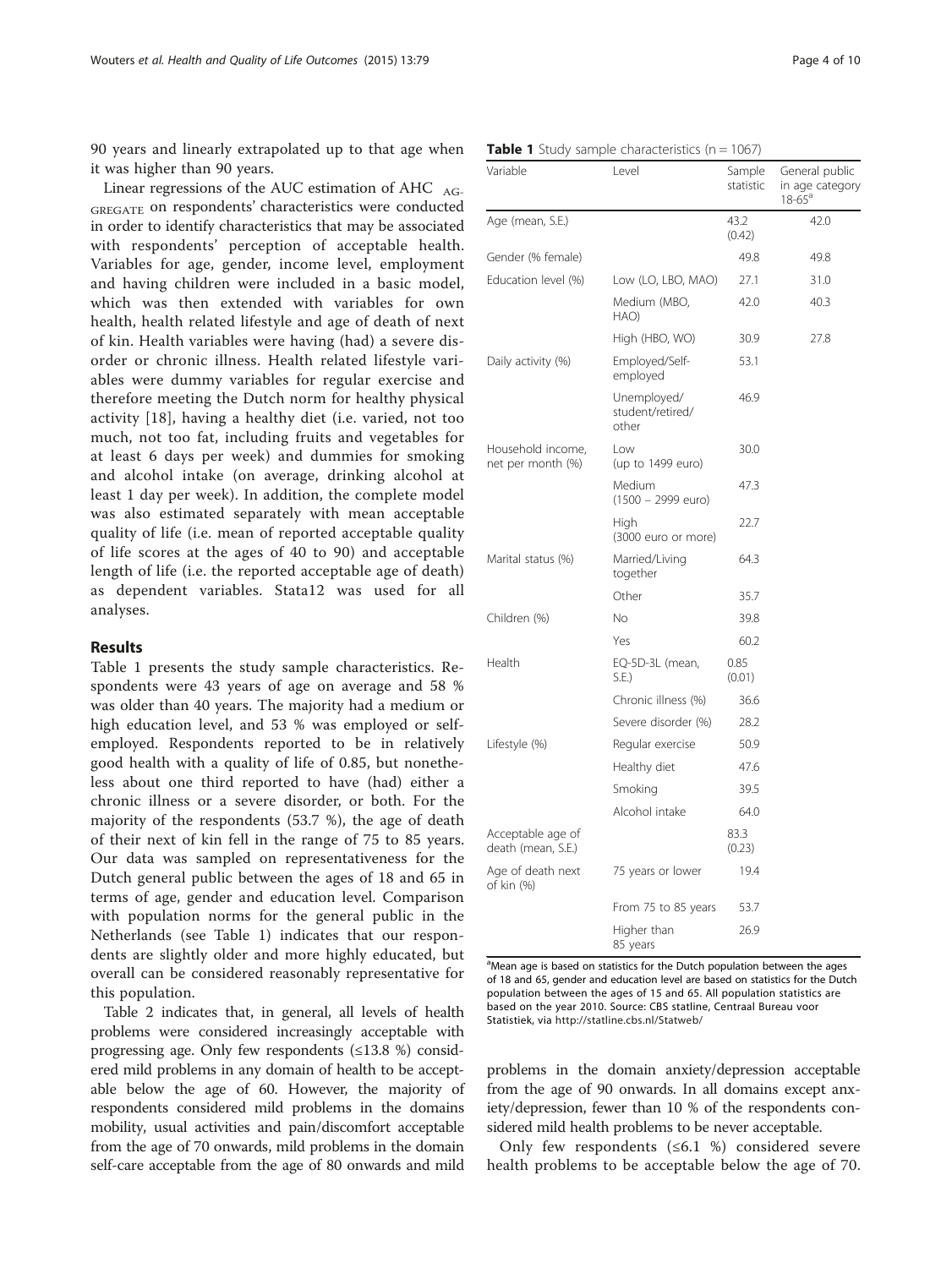<span id="page-4-0"></span>Table 2 Acceptability of less than perfect health states beyond a certain age in percentage of respondents ( $n = 1067$ )

| Health domain      | Severity of health             | Dutch<br>EQ-5D-3L<br>utility<br>tariff <sup>a</sup> | Acceptability of domain-specific health problems (cum %) |                        |                        |                        |                        |                        | Never      |
|--------------------|--------------------------------|-----------------------------------------------------|----------------------------------------------------------|------------------------|------------------------|------------------------|------------------------|------------------------|------------|
|                    | problems                       |                                                     | From age<br>40 onwards                                   | From age<br>50 onwards | From age<br>60 onwards | From age<br>70 onwards | From age<br>80 onwards | From age<br>90 onwards | acceptable |
| <b>Mobility</b>    | Mild problems                  | $-0.036$                                            | 2.8                                                      | 5.8                    | 22.1                   | 65.9                   | 92.0                   | 96.8                   | 3.2        |
|                    | Confined to bed                | $-0.161$                                            | 0.3                                                      | 0.8                    | 1.7                    | 8.6                    | 32.2                   | 58.5                   | 41.5       |
| Self-care          | Mild problems                  | $-0.082$                                            | 1.1                                                      | 1.2                    | 5.5                    | 32.1                   | 78.9                   | 93.9                   | 6.1        |
|                    | Severe problems                | $-0.152$                                            | 0.6                                                      | 0.7                    | 1.4                    | 8.1                    | 36.8                   | 74.9                   | 25.1       |
| Usual activities   | Mild problems                  | $-0.032$                                            | 1.8                                                      | 3.1                    | 13.7                   | 52.0                   | 86.7                   | 95.4                   | 4.6        |
|                    | Severe problems                | $-0.057$                                            | 0.8                                                      | 1.3                    | 3.4                    | 13.2                   | 44.2                   | 75.5                   | 24.6       |
| Pain/discomfort    | Moderate                       | $-0.086$                                            | 6.4                                                      | 13.8                   | 32.2                   | 62.5                   | 84.9                   | 90.2                   | 9.8        |
|                    | Extreme                        | $-0.329$                                            | 1.9                                                      | 2.4                    | 6.1                    | 17.7                   | 44.5                   | 63.3                   | 36.7       |
| Anxiety/depression | Moderate<br>$-0.124$           |                                                     | 6.7                                                      | 9.3                    | 14.3                   | 27.5                   | 45.2                   | 56.0                   | 44.0       |
|                    | Extreme                        | $-0.325$                                            | 3.1                                                      | 3.8                    | 5.9                    | 11.3                   | 24.0                   | 36.8                   | 63.2       |
| Total              | None                           |                                                     | 89.1                                                     | 80.6                   | 56.8                   | 18.9                   | 4.3                    | 2.0                    | 2.0        |
|                    | At least one<br>mild/moderate  |                                                     | 10.9                                                     | 19.4                   | 43.2                   | 81.1                   | 95.7                   | 98.0                   | 45.8       |
|                    | At least one<br>severe/extreme |                                                     | 4.3                                                      | 5.2                    | 10.5                   | 27.8                   | 63.3                   | 87.5                   | 68.9       |

<sup>a</sup>In order to attain EQ-5D-3L utility scores for health states, the standard deduction for any deviation from health state '11111' (−0.071) and the deduction for having severe problems on at least one domain (−0.234) should be taken into account in addition to the domain-specific scores presented

However, the majority of respondents considered severe problems in all domains except anxiety/depression to be acceptable from the age of 90 onwards. In all domains except anxiety/depression, fewer than 42 % of the respondents considered severe health problems never to be acceptable.

Even fewer respondents (2.0 %) considered none of the health problems acceptable at any of the ages of 40 to 90 (as presented in the last column of Table 2). This indicates that their reference point for acceptable health was perfect health in each domain (health profile 11111), i.e. no health problems in any of the five domains, up to the age of 90. This 2 % is also the only group of respondents who reported the same level of health problems to be acceptable across all ages. The remaining 98 % of respondents considered some level of health problems to be acceptable at some age, and differentiated between age categories in the level of health problems they considered acceptable.

Figure [1](#page-5-0) presents AHCAGGREGATE, AHCWORST and AHC<sub>PROFILES</sub>. All curves are downward sloping, indicating that the acceptable quality of life diminishes with progressing age. AHCAGGREGATE and AHCWORST show a comparable decline up to the age of 60 years and start to diverge considerably from the age of 70 years onwards. At the age of 90, a QoL score of 0.06 is considered to be acceptable when health problems are aggregated on all 5 domains (i.e.  $AHC_{AGGREGATE}$ ), whereas a QoL score of 0.47 is considered to be acceptable according to the more

conservative approach (i.e.  $AHC_{WORST}$ ). The areas under the curve were 31 QALYs for AHCAGGREGATE and 35 QALYs for AHC<sub>WORST</sub>.

 $AHC_{PROFILES}$  presents the ages at which the three complete health states 21211, 22221, and 33312 (corresponding with QoL scores of 0.86, 0.69 and 0.20) were considered acceptable. Compared to this curve, AHC<sub>AGGREGATE</sub> and AHC<sub>WORST</sub> underestimated the ages at which the health states 21211 and 22221 were considered to be acceptable, but overestimated the age at which the health 33312 was considered to be acceptable. The mean age at which respondents reported health state 21211 to be acceptable was 70 years, which significantly differed from the mean ages of 59 and 62 years at which a QoL score of 0.86 appeared to be acceptable based on AHCAGGREGATE and AHCWORST  $(p < 0.001$  for both 59 and 62 years; n = 1037). The mean age at which respondents reported health state 22221 to be acceptable was 76, which significantly differed from the mean ages of 67 and 74 years at which a QoL score of 0.69 appeared to be acceptable based on  $AHC_{AGGREGATE}$ and  $AHC_{WORST}$  (p < 0.001 for both 67 and 74 years; n = 1015). The mean age at which respondents reported health state 33312 to be acceptable was 83 years, which did not differ significantly from the mean age of 84 years at which a QoL score of 0.20 appeared to be acceptable on AHC<sub>AGGREGATE</sub> ( $p = 0.100$ ;  $n = 671$ ). The QoL score of 0.20 was not on  $AHC_{WORST}$  because on this curve, the acceptable QoL did not fall below 0.47.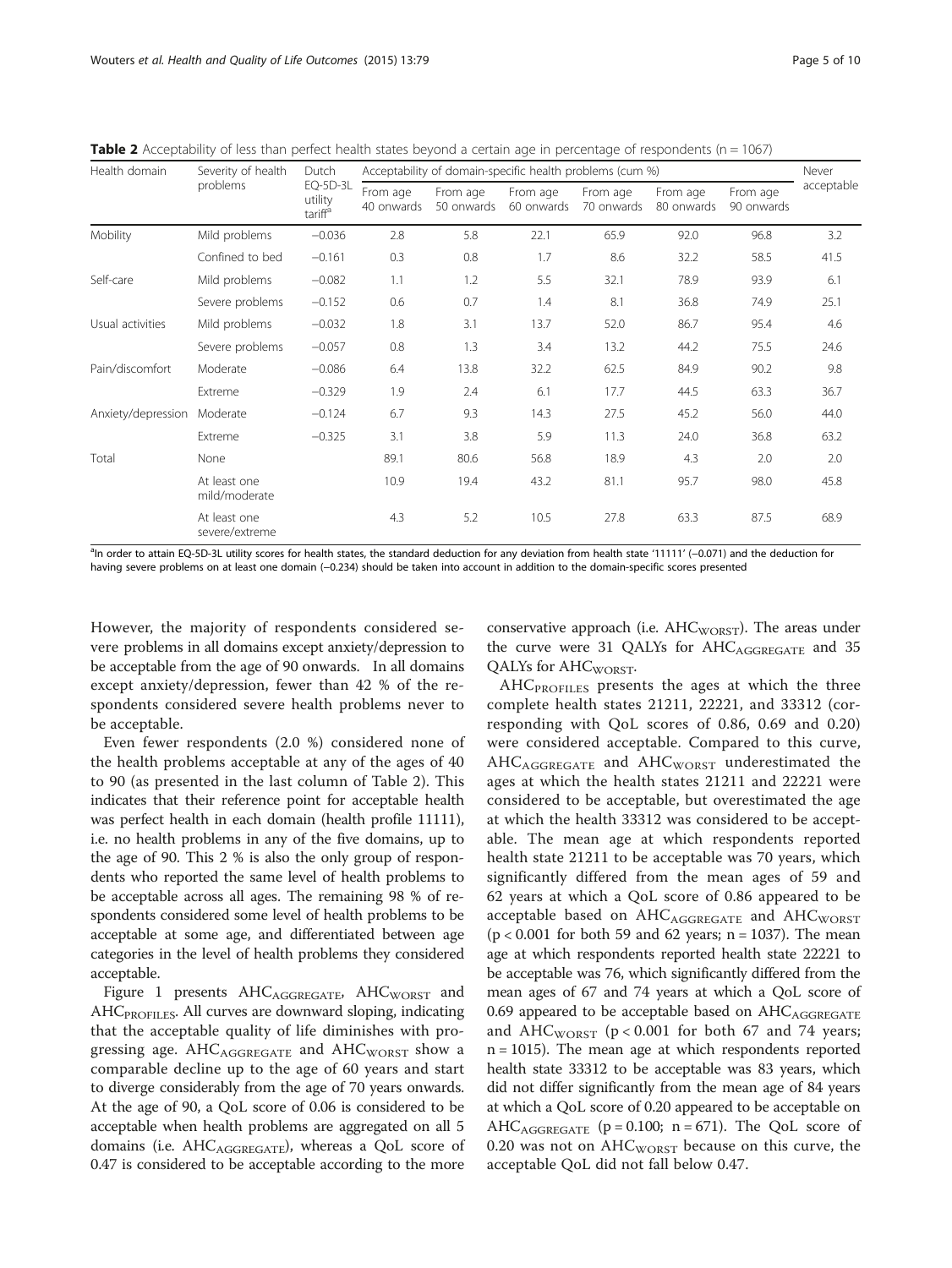<span id="page-5-0"></span>

Table 3 presents the results of the linear regression analyses. The basic model contains the variables age and age squared, which were both significant, indicating that the relationship between age and the calculated area under the curve (AUC) of AHCAGGREGATE was nonlinear. The joint effect of age and age squared was significant (Wald test,  $F = 13.19$   $p < 0.001$ ) and negative between the ages of 18 and 65. On average, the area under the curve decreased with the age of the respondents, indicating that older respondents considered more health deterioration (in quality and/or length of life) acceptable at older age than younger respondents. The dummy variables gender and having children were not significant, but both income variables and the

**Table 3** Linear regressions of the area under the curve (AUC) of AHC on respondent characteristics ( $n = 1067$ )

|                  | Basic model          |      | Basic model & health |      | Basic model &<br>health, lifestyle |      | Basic model & health,<br>lifestyle, and life expectancy |      | Mean acceptable<br>quality of life |      | Acceptable<br>age of death |      |
|------------------|----------------------|------|----------------------|------|------------------------------------|------|---------------------------------------------------------|------|------------------------------------|------|----------------------------|------|
|                  | Coef.                | S.E. | Coef.                | S.E. | Coef.                              | S.E. | Coef.                                                   | S.E. | Coef.                              | S.E. | Coef.                      | S.E. |
| Age              | $-0.43$ <sup>*</sup> | 0.17 | $-0.34$ <sup>*</sup> | 0.17 | $-0.29$                            | 0.17 | $-0.25$                                                 | 0.17 | $-0.01$                            | 0.00 | 0.15                       | 0.12 |
| Age sq.          | $0.01***$            | 0.00 | $0.01***$            | 0.00 | $0.01$ <sup>*</sup>                | 0.00 | $0.00*$                                                 | 0.00 | 0.00                               | 0.00 | $-0.00$                    | 0.00 |
| Gender (male)    | 0.52                 | 0.65 | 0.41                 | 0.64 | 0.42                               | 0.65 | 0.52                                                    | 0.64 | 0.01                               | 0.01 | $-0.54$                    | 0.46 |
| Income low       | $-1.88$ <sup>*</sup> | 0.91 | $-1.55$              | 0.91 | $-1.08$                            | 0.91 | $-0.93$                                                 | 0.90 | $-0.02$                            | 0.02 | 0.22                       | 0.65 |
| Income medium    | $-1.98$ <sup>*</sup> | 0.80 | $-1.89$ <sup>*</sup> | 0.80 | $-1.63$ <sup>*</sup>               | 0.79 | $-1.42$                                                 | 0.78 | $-0.03$                            | 0.02 | $-0.65$                    | 0.56 |
| Employed         | $2.14***$            | 0.72 | $1.51$ <sup>*</sup>  | 0.73 | 1.42                               | 0.73 | 1.33                                                    | 0.71 | 0.03                               | 0.02 | $-0.86$                    | 0.51 |
| Children         | 1.02                 | 0.74 | 0.73                 | 0.74 | 0.97                               | 0.73 | 1.08                                                    | 0.72 | 0.01                               | 0.02 | 0.56                       | 0.52 |
| Severe disorder  |                      |      | $-2.14***$           | 0.81 | $-2.03$ <sup>*</sup>               | 0.80 | $-1.78$ <sup>*</sup>                                    | 0.79 | $-0.02$                            | 0.02 | $-1.14$ <sup>*</sup>       | 0.57 |
| Chronic illness  |                      |      | $-1.61$ <sup>*</sup> | 0.77 | $-1.71$ <sup>*</sup>               | 0.77 | $-1.59$ <sup>*</sup>                                    | 0.75 | $-0.03$                            | 0.02 | $-0.67$                    | 0.54 |
| Regular exercise |                      |      |                      |      | 0.61                               | 0.64 | 0.46                                                    | 0.63 | $-0.00$                            | 0.01 | 0.35                       | 0.45 |
| Healthy diet     |                      |      |                      |      | $2.68***$                          | 0.67 | $2.34***$                                               | 0.66 | $0.06***$                          | 0.01 | 0.38                       | 0.47 |
| Smoking          |                      |      |                      |      | $-0.91$                            | 0.64 | $-1.00$                                                 | 0.63 | $-0.01$                            | 0.01 | $-0.92$ <sup>*</sup>       | 0.46 |
| Alcohol intake   |                      |      |                      |      | 0.87                               | 0.66 | 0.85                                                    | 0.66 | 0.01                               | 0.01 | $-0.13$                    | 0.47 |
| Kin age low      |                      |      |                      |      |                                    |      | $-5.04***$                                              | 0.91 | $-0.07***$                         | 0.02 | $-5.81***$                 | 0.66 |
| Kin age medium   |                      |      |                      |      |                                    |      | $-3.80$ ***                                             | 0.72 | $-0.07***$                         | 0.02 | $-2.65***$                 | 0.52 |
| Constant         | $36.25***$           | 3.17 | $35.42***$           | 3.15 | $33.17***$                         | 3.22 | 35.70***                                                | 3.20 | $0.69***$                          | 0.07 | $82.78***$                 | 2.30 |
| Adj R-squared    |                      | 0.04 |                      | 0.05 |                                    | 0.07 |                                                         | 0.10 |                                    | 0.06 |                            | 0.10 |

\*\*\*  $< 0.001;$  \*\*  $< 0.01;$  \*  $< 0.05$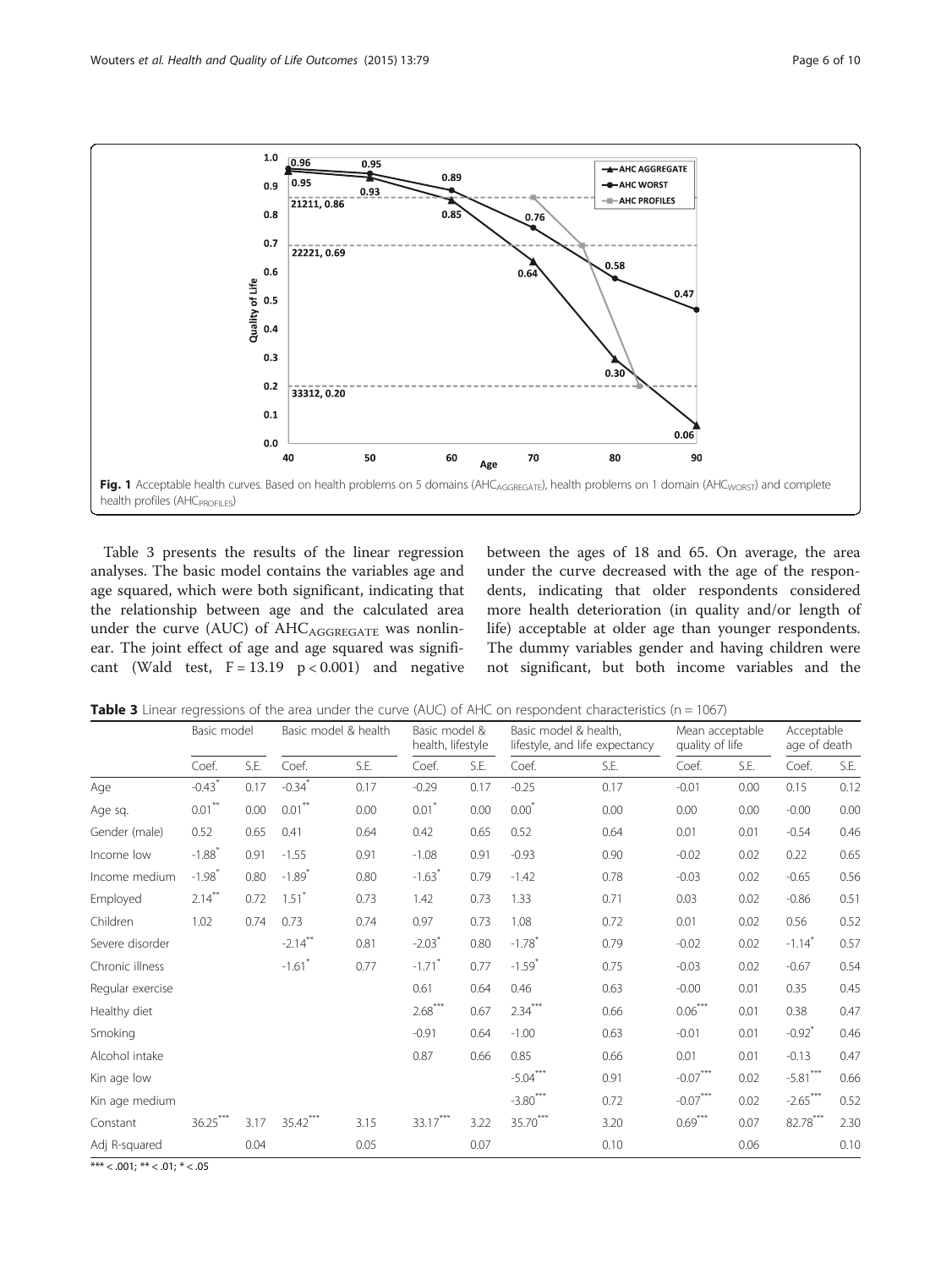employment variable were. The effect of having a middle or low income as compared to a high income was negative. Hence, respondents with a low or middle income considered more health deterioration acceptable at older age than respondents with a high income. The effect of being employed was positive, indicating that employed or self-employed respondents considered less health deterioration acceptable at older age.

The coefficients for the variables severe disorder and chronic illness in the second model were significant and negative in sign, indicating that respondents who reported to have (had) a severe disorder or chronic illness considered more health deterioration acceptable at older age. The interaction of severe disorder and chronic illness was not significant  $(p = 0.312, not)$ shown). Compared to the basic model, the coefficient for low income was no longer significant in the second model and the coefficient for employment decreased in significance and magnitude. From the lifestyle variables added in the third model, the coefficient for having a healthy diet was positive and significant, indicating that respondents who reported to have a healthy diet considered less health deterioration acceptable at older age than respondents who did not meet this criterion. Compared to the second model, the significant effect of employment disappeared in the third model, while the joint effect of age and age squared was still significant  $(F = 9.22, p < 0.001)$ . The coefficients for kin age in the fourth model were negative and significant. Hence, respondents whose next of kin die at higher ages considered less health deterioration acceptable at older age. The significant joint effect of age and age squared  $(F =$ 8.10,  $p < 0.001$ ) turned positive at the age of 61, whereas it was negative for the entire age range of 18 to 65 in the basic, second and third model. Compared to the third model, having a middle income was no longer significant as a determinant of the AUC.

The last two columns of Table [3](#page-5-0) present the models with mean acceptable quality and length of life as dependent variables. In the acceptable quality of life model, as compared to model 4, having a healthy diet and age of death of next of kin remained significant. In the acceptable length of life model, as compared to model 4, severe illness and age of death of next of kin remained significant. In addition, the coefficient of smoking was negative and significant, indicating that those who smoke considered a shorter length of life acceptable.

# **Discussion**

In this paper, we have empirically tested the notion of the acceptability of non-perfect health states, which may be relevant in the context of priority setting in health care. Our results indicate that some non-perfect health

states are considered to be acceptable and that the acceptability of health problems in general increases with progressing age. At the ages of 40, 50, and 60 only few respondents considered any level of health problems to be acceptable, but the proportion that considered mild health problems acceptable increased considerably from the age of 70 years onwards. A majority of respondents considered mild problems in any health domain to be acceptable from the age of 70 onwards, except for self-care and anxiety/depression. Perhaps this age pattern is related to the common (albeit changing) pensioning age in the Netherlands of 65 years. Problems that prevent people from actively participating may be less often considered acceptable when people have yet to reach the pensioning age. Severe problems were considered acceptable by the majority of respondents from the age of 90 onwards, except in the domain anxiety/depression. As expected, at any given age severe health problems were less often considered acceptable than mild health problems. Moreover, the frequency of 'never acceptable' was considerably higher for severe problems than for mild health problems in all health domains. For example, 3 % of respondents considered mild problems with mobility to be never acceptable whereas 42 % considered being confined to bed to be never acceptable. Therefore, our results suggest that the distinction between unacceptable and acceptable health problems may be particularly relevant for milder health problems.

A remarkable feature of our results is the deviating pattern of responses in the domain anxiety/depression. The proportion of respondents that considered mild or severe health problems in this domain to be never acceptable was substantially higher than in the other four domains. This is in line with the earlier findings of Brouwer et al. [\[12](#page-9-0)] and societal preferences according to the Dutch EQ-5D-3L value set [[17\]](#page-9-0). These findings suggest that people may be particularly averse to problems with anxiety/depression and that they are generally considered to be less acceptable than problems in other domains, regardless of age.

The regression analysis also yielded some noteworthy results. First, the negative effect of age on the area under the curve (AUC) of  $AHC_{AGGREGATE}$  indicates that older respondents considered more health deterioration (in quality and/or length of life) acceptable than younger respondents. Perhaps older respondents considered a lower quality of life more acceptable at older ages because they better understand how to cope with a certain extent of health deterioration over time. They may also consider the health and life expectancy of their peers or next of kin as a reference, and this reference point may change as these reference groups get older (or die). Having a chronic illness lowered the AUC by 1.6 QALYs,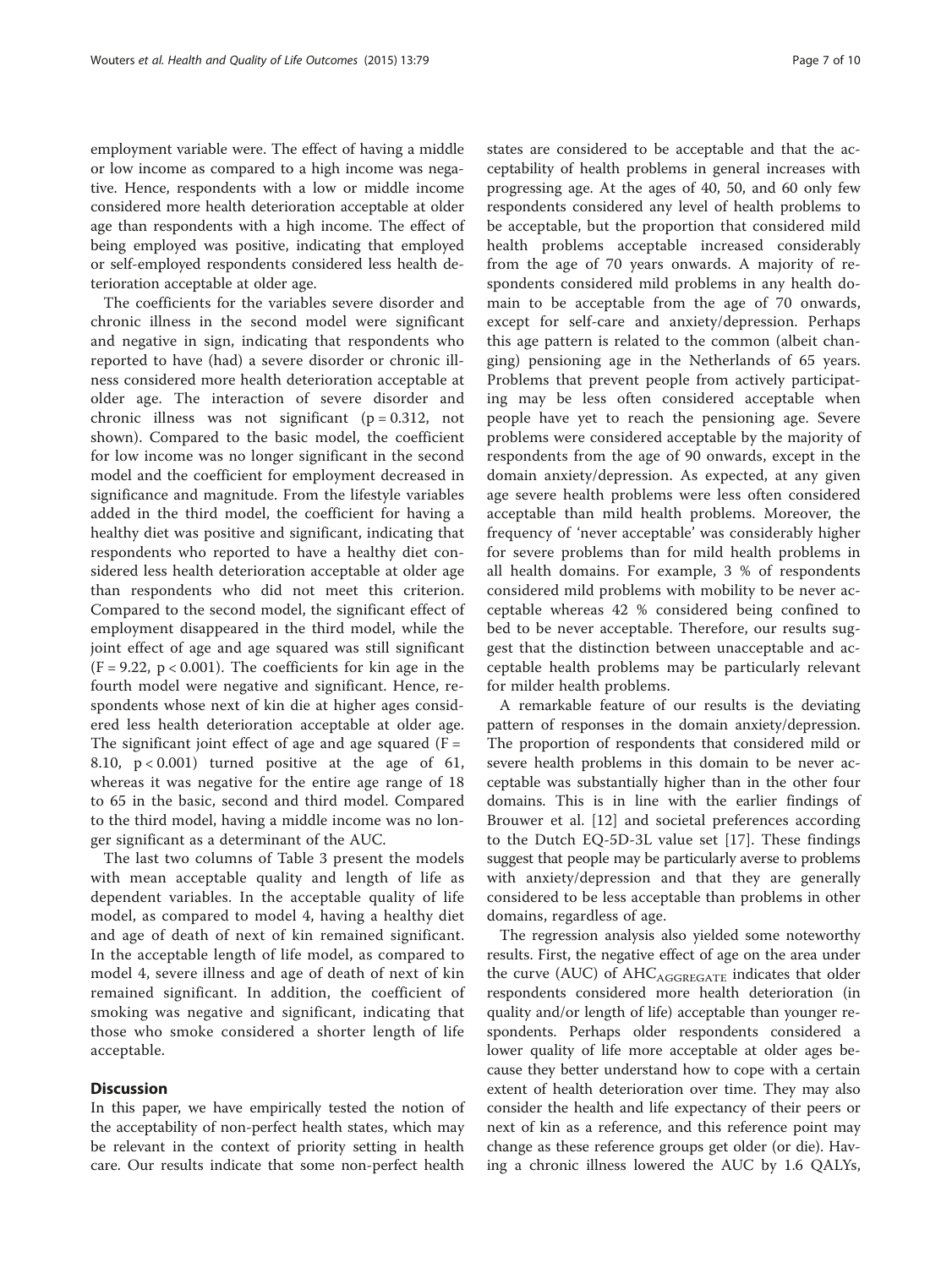while having (had) a severe disorder lowered it by 2.1 QALYs. This indicates that these subgroups found a considerably lower amount of lifetime QALYs after the age of 40 years acceptable. Taken together, these findings suggest that experience with health problems – through ageing, chronic illness or a severe disorder – and better understanding of their impact on normal functioning at older age possibly influenced respondents' perception of what is acceptable. Accordingly, they considered less than perfect health states acceptable more often than other respondents did.

Second, respondents with a healthy diet reported a significantly higher AUC (2.7 and 2.3 QALYs in the third and fourth model respectively) than those with an unhealthy diet. In the separate acceptable quality and length of life models, we found a significant positive effect of having a healthy diet on acceptable quality of life (0.06), but not on acceptable length of life. The higher AUC, therefore, seems primarily induced by acceptable QoL considerations. For smoking, the opposite was found: acceptable length of life was almost 1 year shorter for smokers than for non-smokers, while no effect of smoking was found on acceptable QoL or AUC. These findings indicate that people may adapt their perception of what is acceptable based on their lifestyle choices at the level of length or quality of life, but not necessarily the combination of the two, based on their understanding that some unhealthy behaviours are associated with (chronic) illness while others are associated with (earlier) death.

Third, the AUC was 5.0 and 3.8 QALYs lower for respondents whose next of kin died before the age of 75 or between the ages of 75 and 85, respectively. This effect was found for both quality and length of life, despite the fact that age of death of next of kin is a measure of length rather than quality of life. This may indicate some correlation between length and quality of life (e.g. that the quality of life of next of kin who die younger was lower).

# Limitations

Some limitations of our study need to be addressed. First, caution is warranted in generalising our results. Although our sample was representative for the population of the Netherlands between the ages of 18 and 65 in terms of age, gender and education level, none of our respondents was older than 65. This means that we have excluded the elderly population entirely from this study, while these are the people who have most experience with ageing and coping with related health problems. Their perception of what is acceptable may be substantially different from that of our (i.e. younger) respondents. Therefore, an interesting avenue for future research may be to focus on investigating the acceptability of less than perfect health states in an elderly population. In addition, respondents were contacted by a sampling agency after voluntarily singing up to participate in scientific research, which may have resulted in selection bias.

Second, respondents assessed the acceptability of health problems in each domain separately, as already mentioned in the methods section. Evaluating a health problem in isolation does not immediately reveal how people would evaluate health profiles in which combinations of problems occur. Hence, we used two approaches (one additive and one restrictive) to calculate the AHCs. Since we also investigated the acceptability of three health profiles, we can compare the two curves to this method. The results showed that for the two milder health profiles  $21211$  and  $22221$ , both  $AHC<sub>AGGREGATE</sub>$ and  $AHC_{WORST}$  were below  $AHC_{PROFILES}$ . For the worst health profile 33312,  $AHC_{AGGREGATE}$  and  $AHC_{PROFILES}$ were almost equal. AHC<sub>WORST</sub> was constructed as a more conservative curve than  $AHC_{AGGREGATE}$ , and for health states 21211 and 22221,  $AHC_{WORST}$  was closer to  $AHC_{PROFILES}$  than  $AHC_{AGGREGATE}$  was, but for 33312  $AHC_{AGGREGATE}$  was closer to  $AHC_{PROFILES}$  than  $AHC$ -WORST was. The exact location of an acceptable health curve using complete health states therefore remains unknown and deserves more research. However, based on the results presented here we do have some understanding of its shape. The finding that the ages at which the health states 21211, 22221 and 33312 were considered acceptable were consecutively higher is in line with the downward-sloping  $AHC_{AGGREGATE}$  and  $AHC_{WORST}$  with age. A recommendation for future research may be to estimate the acceptable health curve with a larger set of complete health profiles, rather than with health problems in isolation.

Third, the concept 'acceptable health' was not further defined than the health state that may be considered 'normal' for someone at a certain age. Without further explanation of the concept of acceptable or normal health, respondents may have interpreted acceptability differently. For example, 'acceptable' or 'normal' may have been interpreted as the health needed to live a decent life, the health needed to live a minimally tolerable life, some average indication of actual health at older ages or the health needed to maintain one's standard or aspiration of life. In addition, the questions did not specify whether respondents should assess what they consider acceptable for themselves or for a random other person in society. However, the effect of respondents' lifestyle choices on their perceptions of acceptability that were found in the regression analyses suggests that respondents indicated what they considered to be acceptable for themselves. Future studies could shed more light on the relevance of these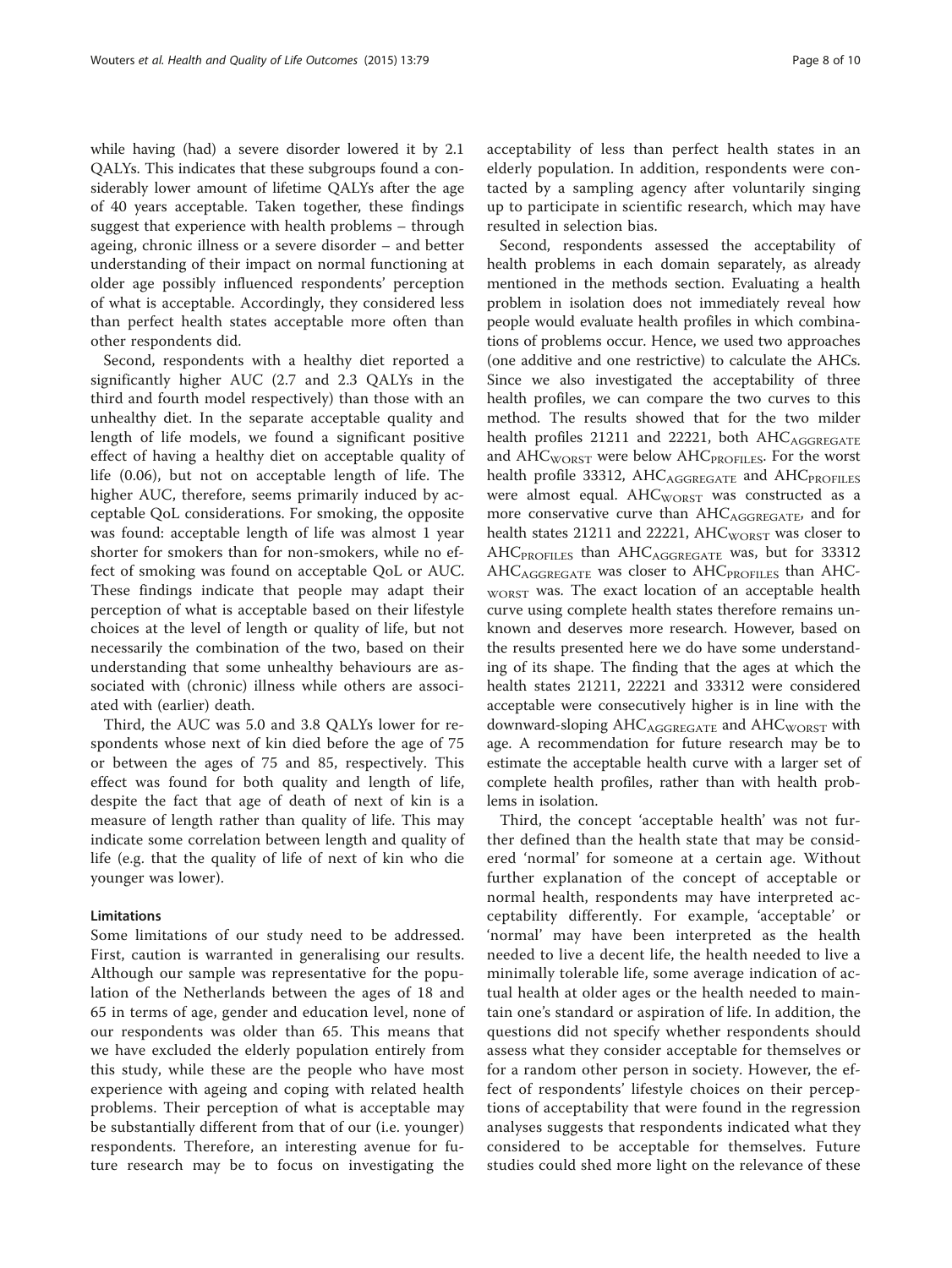<span id="page-8-0"></span>aspects, for instance, by adding follow-up questions asking respondents for their interpretation, by choosing for more specific formulations of the questions, or by experimenting with different formulations.

Finally, the results of this study are descriptive and not normative in nature. Hence, we may conclude that acceptability can, in theory, be used to distinguish between health problems in allocating resources, but it does not allow us to conclude that acceptability should be used in priority setting in health care. The normative justification of using acceptable levels of health in this context requires further attention. Future research may focus on this normative justification and the ethical implications of using acceptability as a means of differentiating treatments. Special attention may be put on the ageist implications of (this specific operationalisation of) acceptable health. That is, acceptability-based rationing implies an age-bias towards the young, which may be seen as unfair. It should be noted however, that there is also a considerable body of literature on ageist preferences and support for the 'fair innings' argument [[5](#page-9-0)–[7\]](#page-9-0).

#### Implications

If acceptable health is applied as a reference point in priority setting in health care, the societal value attached to health gains may differ based on their position relative to this reference point. Treatments directed at unacceptable health problems (or patients in unacceptable health states) may be assigned higher priority than those directed at acceptable health problems (or patients in acceptable health states). The value assigned to health gains below and above the reference level of acceptable health may then lead to differential weighting of a health gain of the same size between people of the same age (because levels of health before treatment differ) as well as between people of different ages (because the reference levels of acceptable health differ). An interesting avenue for future research is to investigate how health gains above the reference level of acceptable health are traded off against those below this reference level. In addition, it may be interesting to investigate whether, and if so, to what extent, the distance to the reference level of acceptable health within groups of acceptable or unacceptable health problems

influences health state valuations. In this context, it is noteworthy that only 2 % of our sample considered none of the health problems acceptable at any of the ages of 40 to 90 and therefore had a reference point of perfect health for all age groups, in line with the common QALY framework. Shifting the reference point in priority setting from perfect health to acceptable health therefore is likely to have implications for the value attached to health gains according to a very large majority of the population (i.e. 98 %).

# Conclusion

Based on the findings of this study we may conclude that there seem to be age-dependent levels of nonperfect health that are considered acceptable by the general public. Consequently, as people get older, an increasing proportion of their health problems may be expected to fall in a range that is considered to be acceptable in relation to their normal functioning, and may thus receive lower weight in priority setting from the perspective of the general public. Future research may be aimed at investigating whether assigning different weights to treatments above and below this threshold is indeed in line with social preferences. After all, given persistent scarcity in health care resources, rationing according to social preferences is essential for achieving health gains in a way that is generally considered fair.

# Appendix

# Survey instrument (translated from Dutch) General introduction

In what follows, you receive questions regarding health at different ages. Could you please indicate which health state you consider to be acceptable at different ages. For example, consider an 80-year old person and a 20-year old person who are both unable to walk more than 1 km per day. You might consider this acceptable for an 80-year old person, because it is normal for elderly not being able to walk very far. You might consider this less acceptable for a 20-year old person, because a 20-year old person should generally be able to walk 1 km per day.

The following question was posed for all five EQ-5D-3L domains:

| Could you please indicate from which age onwards you consider problems with mobility acceptable? |                    |                    |                    |                    |                    |                    |       |
|--------------------------------------------------------------------------------------------------|--------------------|--------------------|--------------------|--------------------|--------------------|--------------------|-------|
|                                                                                                  | From 40<br>onwards | From 50<br>onwards | From 60<br>onwards | From 70<br>onwards | From 80<br>onwards | From 90<br>onwards | Never |
| Some problems in walking about                                                                   |                    |                    |                    |                    |                    |                    |       |
| Confined to bed                                                                                  |                    |                    |                    |                    |                    |                    |       |